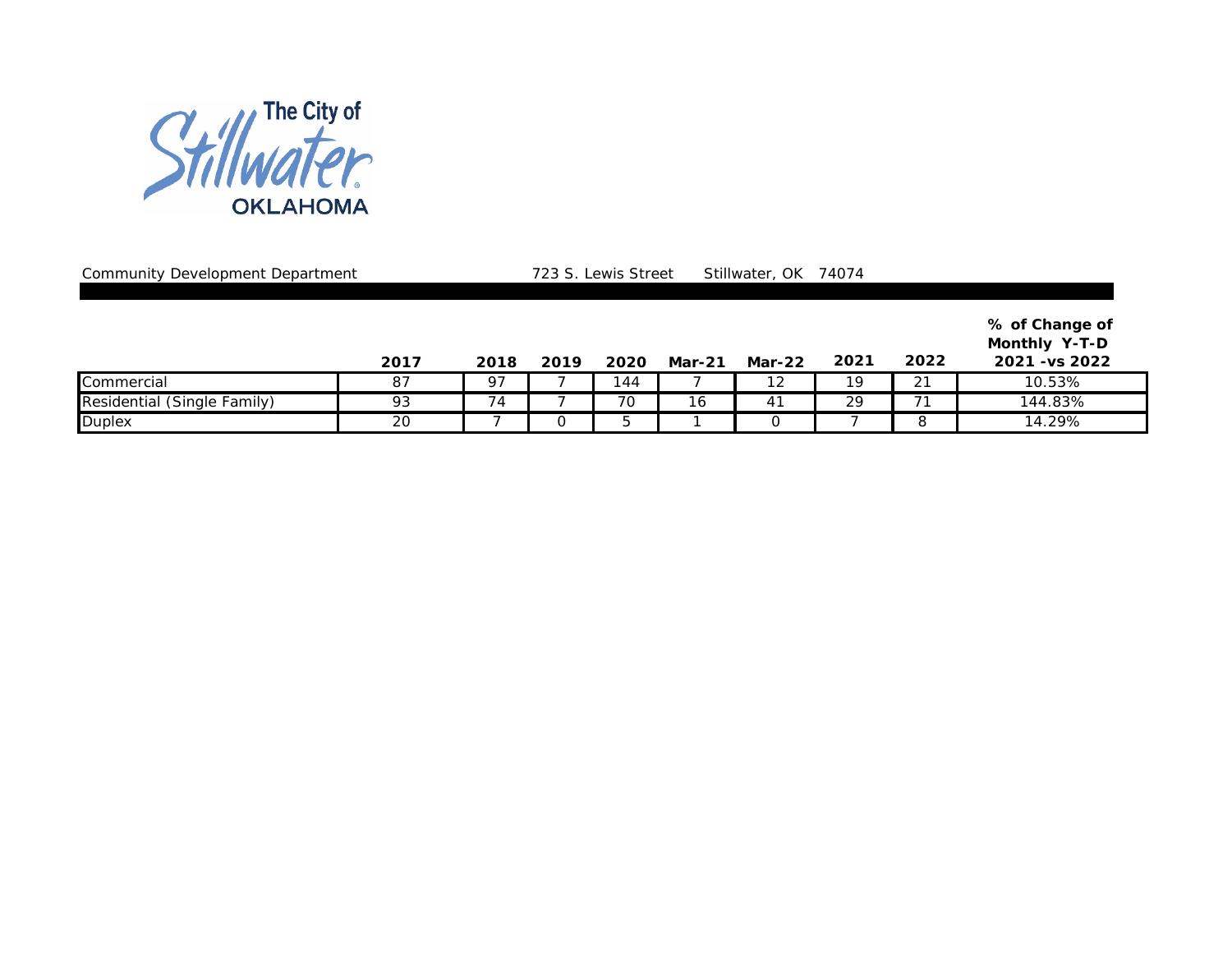

Community Development Dept. Building Permit Data 2018 thru 2022 YTD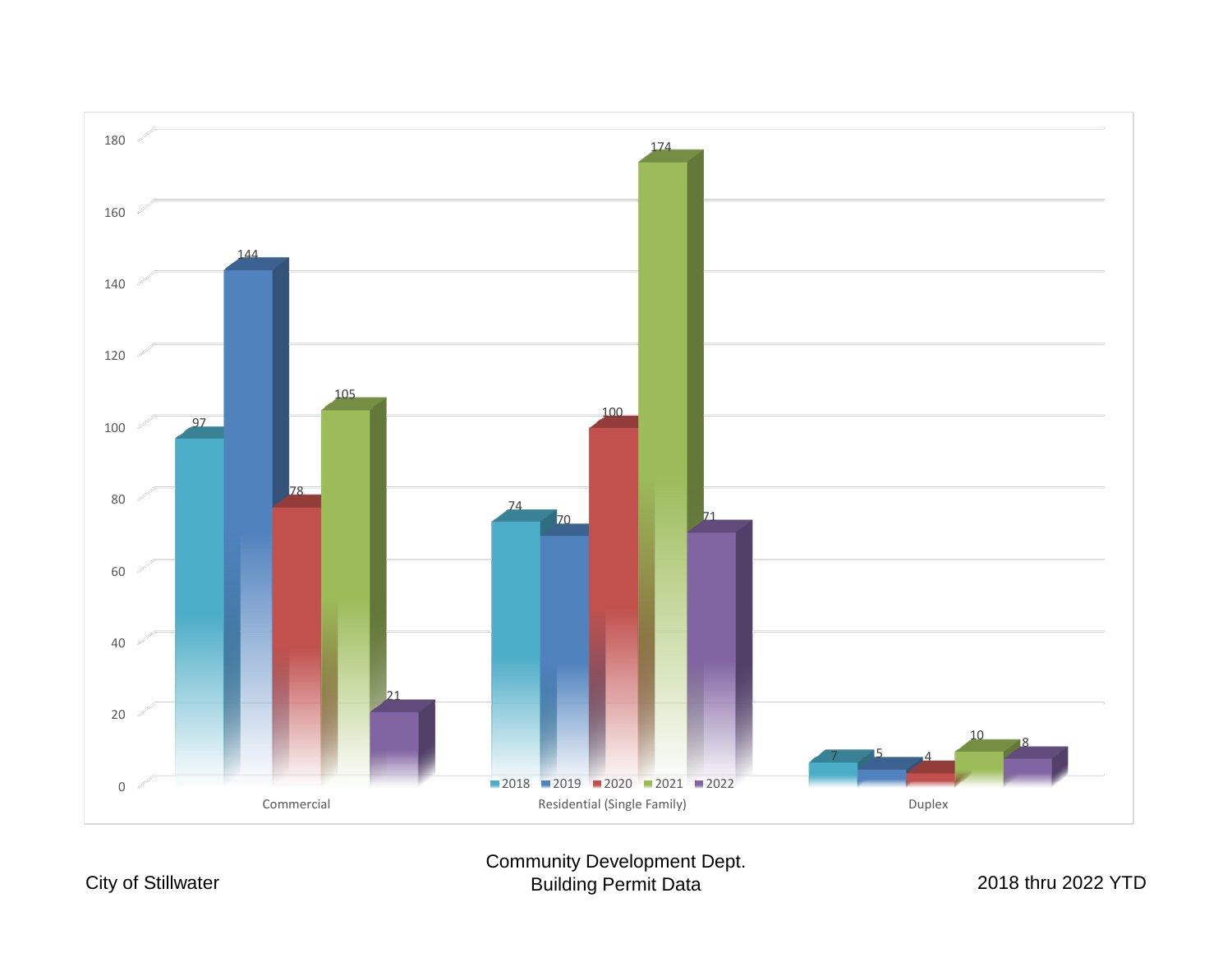

**City of Stillwater 3/1/2022 and 3/31/2022**

**0**

| <b>New Commercial / Industrial</b>    |                               |                                          |                     |
|---------------------------------------|-------------------------------|------------------------------------------|---------------------|
| COMM21-0015<br>3/2/2022               | <b>COMMERCIAL</b>             | 3802 N LAND RUN DR                       | \$750,000.00        |
| <b>Contact Type</b>                   | <b>Contact Name</b>           | <b>Contact Address</b>                   | <b>Phone Number</b> |
| <b>CONTRACTOR</b>                     | Amerco Real Estate            | 7525 S East 29th Street Midwest Clty, OK | (405) 737-6505      |
| COMM21-0021<br>3/24/2022              | <b>COMMERCIAL</b>             | 2121 N PERKINS RD<br>New Car Wash        | \$2,300,000.00      |
| <b>Contact Type</b>                   | <b>Contact Name</b>           | <b>Contact Address</b>                   | <b>Phone Number</b> |
| <b>CONTRACTOR</b>                     | <b>Christianson Companies</b> | 4609 33rd Ave S St. 400 Fargo, ND 58104  | (701) 281-9500      |
| COMM22-0002                           | COMMERCIAL                    | 522 N PERKINS RD                         | \$1,000,000.00      |
| 3/16/2022                             |                               | New RV Site                              |                     |
| <b>Contact Type</b>                   | <b>Contact Name</b>           | <b>Contact Address</b>                   | <b>Phone Number</b> |
| <b>CONTRACTOR</b>                     | <b>KCR Cowboy Camp, LLC</b>   | PO Box 6864 Tyler, TX 75711              | (979) 450-1311      |
| COMM22-0003                           | COMMERCIAL                    | 1811 S SANGRE RD                         | \$1,364,430.00      |
| 3/28/2022                             |                               | <b>New Commercial Building</b>           |                     |
| <b>Contact Type</b>                   | <b>Contact Name</b>           | <b>Contact Address</b>                   | <b>Phone Number</b> |
| <b>CONTRACTOR</b>                     | <b>ECLIPSE BRAND BUILDERS</b> | 5050 Research Court, Suite 600           | (256) 996-0191      |
|                                       |                               | Suwanee, GA 30024                        |                     |
| Total for New Commercial / Industrial |                               | 4                                        | \$5,414,430.00      |

### **New Multi‐Family Residential**

No Activity for March 2022.

**Total for New Multi-Family Residential by the contract of the contract of the contract of the contract of the contract of the contract of the contract of the contract of the contract of the contract of the contract of t** 

### **Commercial Accessory**

| CACC22-0004                           | COMMERCIAL ACCESSORY        | 712 E 12TH AVE       |   | \$0.00      |
|---------------------------------------|-----------------------------|----------------------|---|-------------|
| 3/14/2022                             |                             | <b>Bus Shelter</b>   |   |             |
| <b>Contact Type</b>                   | <b>Contact Name</b>         |                      |   |             |
| <b>APPLICANT</b>                      | To be determined            |                      |   |             |
| CACC22-0006                           | COMMERCIAL ACCESSORY        | <b>120 W 7TH AVE</b> |   | \$18,000.00 |
| 3/4/2022                              |                             | <b>Event Tents</b>   |   |             |
| <b>Contact Type</b>                   | <b>Contact Name</b>         |                      |   |             |
| <b>APPLICANT</b>                      | The Mid South               |                      |   |             |
| CACC22-0007                           | <b>COMMERCIAL ACCESSORY</b> | 421 N MAIN ST        |   | \$0.00      |
| 3/23/2022                             |                             | Event Tent           |   |             |
| <b>Contact Type</b>                   | <b>Contact Name</b>         |                      |   |             |
| <b>APPLICANT</b>                      | Under the Sun               |                      |   |             |
| CACC22-0009                           | COMMERCIAL ACCESSORY        | 823 S MAIN ST        |   | \$0.00      |
| 3/31/2022                             |                             | Event Tent           |   |             |
| <b>Contact Type</b>                   | <b>Contact Name</b>         |                      |   |             |
| <b>APPLICANT</b>                      | <b>PAYNE COUNTY PRIDE</b>   |                      |   |             |
| <b>Total for Commercial Accessory</b> |                             |                      | 4 | \$18,000.00 |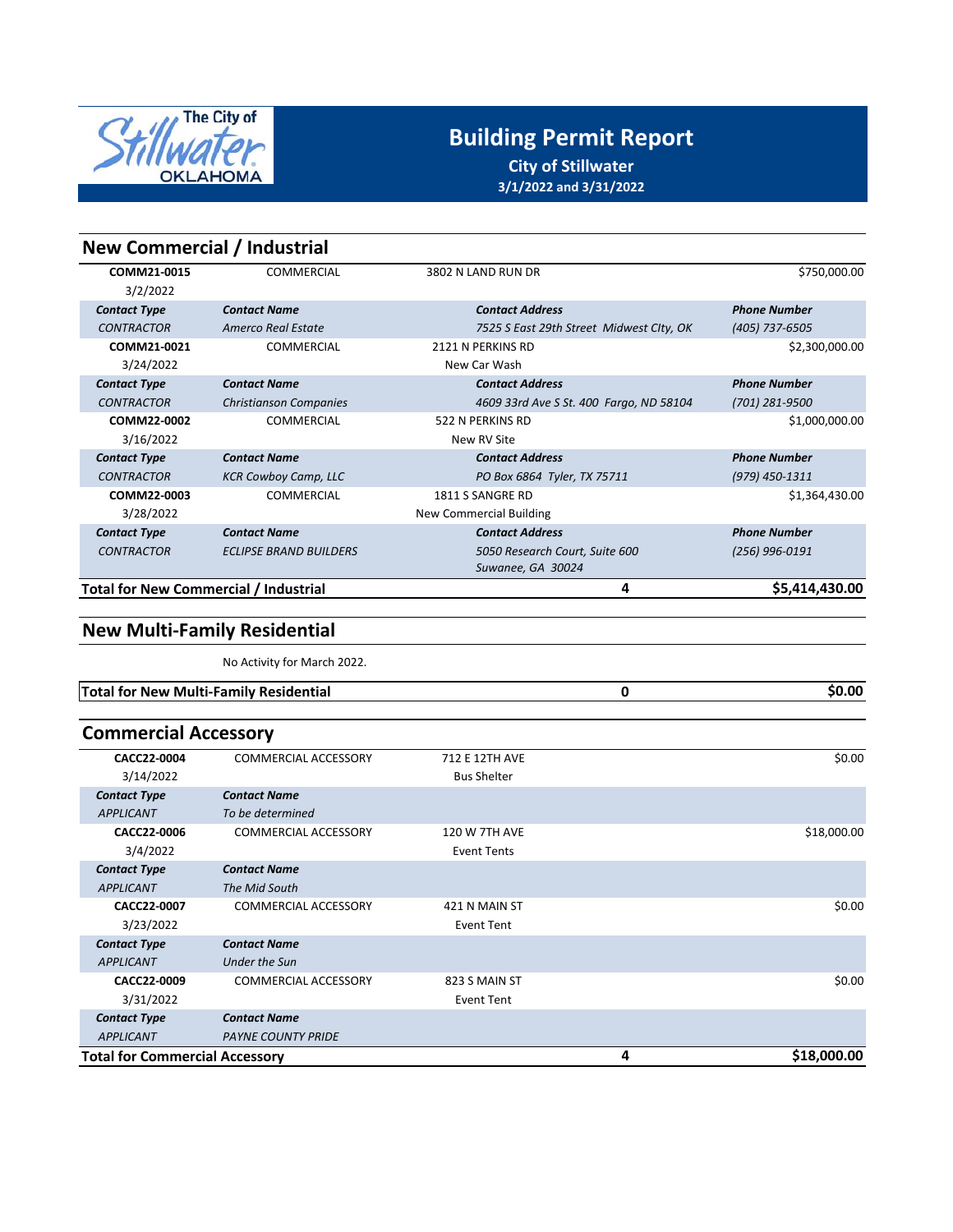

**City of Stillwater 3/1/2022 and 3/31/2022**

### **Commercial Addition**

No Activity for March 2022.

| <b>Total for New Commercial Addition</b> | \$0.00 |
|------------------------------------------|--------|
|                                          |        |
| <b>Commercial Remodel</b>                |        |

| \$7,000.00   |   | <b>211 E 9TH AVE</b>         | <b>COMMERCIAL REMODEL</b>   | <b>CRML22-0004</b>                      |
|--------------|---|------------------------------|-----------------------------|-----------------------------------------|
|              |   | Interior Remodel             |                             | 3/2/2022                                |
|              |   |                              | <b>Contact Name</b>         | <b>Contact Type</b>                     |
|              |   |                              | <b>Gerald Nuckolls</b>      | <b>CONTRACTOR</b>                       |
| \$20,000.00  |   | <b>451 S COUNTRY CLUB RD</b> | <b>COMMERCIAL REMODEL</b>   | <b>CRML22-0006</b>                      |
|              |   | Celltower Upgrade            |                             | 3/7/2022                                |
|              |   |                              | <b>Contact Name</b>         | <b>Contact Type</b>                     |
|              |   |                              | To be determined            | <b>CONTRACTOR</b>                       |
| \$225,000.00 |   | 2202 N PERKINS RD            | <b>COMMERCIAL REMODEL</b>   | <b>CRML22-0008</b>                      |
|              |   | <b>Interior Remodel</b>      |                             | 3/21/2022                               |
|              |   |                              | <b>Contact Name</b>         | <b>Contact Type</b>                     |
|              |   |                              | <b>BDH CONSTRUCTION LLC</b> | <b>CONTRACTOR</b>                       |
| \$35,000.00  |   | 1710 E 12TH AVE              | <b>COMMERCIAL REMODEL</b>   | CRML22-0009                             |
|              |   | Celltower Upgrade            |                             | 3/10/2022                               |
|              |   |                              | <b>Contact Name</b>         | <b>Contact Type</b>                     |
|              |   |                              | To be determined            | <b>CONTRACTOR</b>                       |
| \$287,000.00 | 4 |                              |                             | <b>Total for New Commercial Remodel</b> |

## **New Residential (1 & 2 Family)**

| SFR22-0019          | <b>NEW SINGLE FAMILY</b>         | 5919 N EMERALD ST      | \$173,000.00 |
|---------------------|----------------------------------|------------------------|--------------|
|                     |                                  |                        |              |
| 3/16/2022           | <b>RESIDENCE</b>                 |                        |              |
| <b>Contact Type</b> | <b>Contact Name</b>              |                        |              |
| <b>CONTRACTOR</b>   | <b>IDEAL HOMES OF NORMAN</b>     |                        |              |
| SFR22-0027          | <b>NEW SINGLE FAMILY</b>         | 2624 E 12TH AVE        | \$110,000.00 |
| 3/3/2022            | <b>RESIDENCE</b>                 |                        |              |
| <b>Contact Type</b> | <b>Contact Name</b>              |                        |              |
| <b>CONTRACTOR</b>   | <b>HABITAT FOR HUMANITY</b>      |                        |              |
| SFR22-0029          | <b>NEW SINGLE FAMILY</b>         | <b>107 E TYLER AVE</b> | \$240,000.00 |
| 3/14/2022           | <b>RESIDENCE</b>                 |                        |              |
| <b>Contact Type</b> | <b>Contact Name</b>              |                        |              |
| <b>CONTRACTOR</b>   | <b>J R REEVES</b>                |                        |              |
| SFR22-0030          | <b>NEW SINGLE FAMILY</b>         | 6036 N EMERALD ST      | \$321,510.00 |
| 3/8/2022            | <b>RESIDENCE</b>                 |                        |              |
| <b>Contact Type</b> | <b>Contact Name</b>              |                        |              |
| <b>CONTRACTOR</b>   | <b>IDEAL HOMES OF NORMAN, LP</b> |                        |              |
| SFR22-0031          | <b>NEW SINGLE FAMILY</b>         | 6031 N EMERALD ST      | \$371,249.00 |
| 3/8/2022            | <b>RESIDENCE</b>                 |                        |              |
| <b>Contact Type</b> | <b>Contact Name</b>              |                        |              |
| <b>CONTRACTOR</b>   | <b>IDEAL HOMES OF NORMAN, LP</b> |                        |              |
|                     |                                  |                        |              |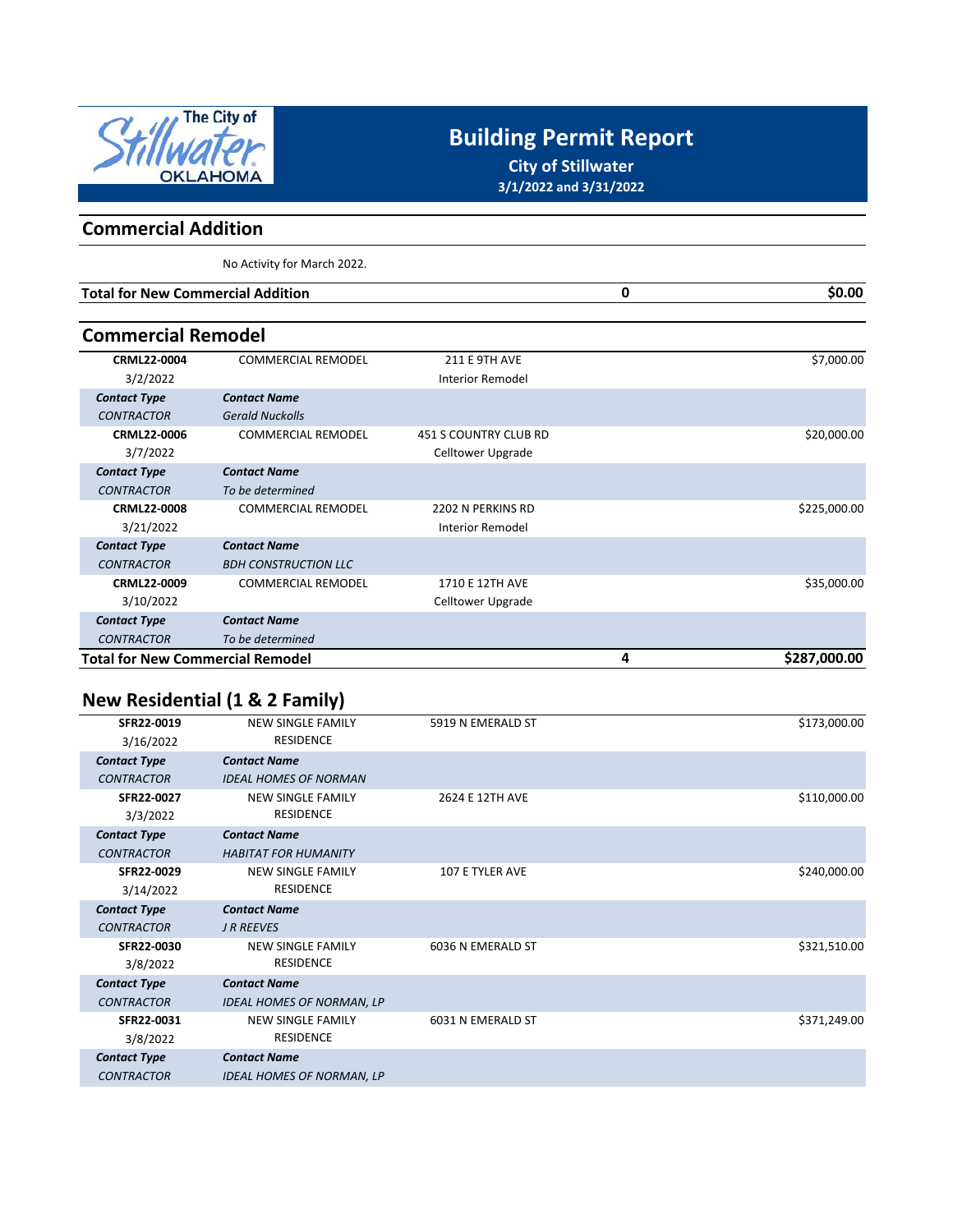

| SFR22-0032<br>3/3/2022 | <b>NEW SINGLE FAMILY</b><br><b>RESIDENCE</b> | 1916 E FRANKLIN AVE | \$190,000.00 |
|------------------------|----------------------------------------------|---------------------|--------------|
| <b>Contact Type</b>    | <b>Contact Name</b>                          |                     |              |
| <b>CONTRACTOR</b>      | <b>RAUSCH COLEMAN HOMES</b>                  |                     |              |
| SFR22-0033<br>3/9/2022 | <b>NEW SINGLE FAMILY</b><br><b>RESIDENCE</b> | 1913 E BROOKE AVE   | \$190,000.00 |
| <b>Contact Type</b>    | <b>Contact Name</b>                          |                     |              |
| <b>CONTRACTOR</b>      | <b>RAUSCH COLEMAN HOMES</b>                  |                     |              |
| SFR22-0034<br>3/3/2022 | <b>NEW SINGLE FAMILY</b><br><b>RESIDENCE</b> | 1910 E FRANKLIN AVE | \$190,000.00 |
| <b>Contact Type</b>    | <b>Contact Name</b>                          |                     |              |
| <b>CONTRACTOR</b>      | <b>RAUSCH COLEMAN HOMES</b>                  |                     |              |
| SFR22-0035<br>3/3/2022 | <b>NEW SINGLE FAMILY</b><br><b>RESIDENCE</b> | 1909 E MOORE AVE    | \$190,000.00 |
| <b>Contact Type</b>    | <b>Contact Name</b>                          |                     |              |
| <b>CONTRACTOR</b>      | <b>RAUSCH COLEMAN HOMES</b>                  |                     |              |
| SFR22-0036<br>3/3/2022 | <b>NEW SINGLE FAMILY</b><br><b>RESIDENCE</b> | 1907 E BROOKE AVE   | \$190,000.00 |
| <b>Contact Type</b>    | <b>Contact Name</b>                          |                     |              |
| <b>CONTRACTOR</b>      | <b>RAUSCH COLEMAN HOMES</b>                  |                     |              |
| SFR22-0037<br>3/3/2022 | <b>NEW SINGLE FAMILY</b><br><b>RESIDENCE</b> | 1906 E MOORE AVE    | \$190,000.00 |
| <b>Contact Type</b>    | <b>Contact Name</b>                          |                     |              |
| <b>CONTRACTOR</b>      | <b>RAUSCH COLEMAN HOMES</b>                  |                     |              |
| SFR22-0038<br>3/3/2022 | <b>NEW SINGLE FAMILY</b><br><b>RESIDENCE</b> | 1904 E FRANKLIN AVE | \$190,000.00 |
| <b>Contact Type</b>    | <b>Contact Name</b>                          |                     |              |
| <b>CONTRACTOR</b>      | <b>RAUSCH COLEMAN HOMES</b>                  |                     |              |
| SFR22-0039<br>3/3/2022 | <b>NEW SINGLE FAMILY</b><br><b>RESIDENCE</b> | 1901 E BROOKE AVE   | \$190,000.00 |
| <b>Contact Type</b>    | <b>Contact Name</b>                          |                     |              |
| <b>CONTRACTOR</b>      | <b>RAUSCH COLEMAN HOMES</b>                  |                     |              |
| SFR22-0040<br>3/3/2022 | <b>NEW SINGLE FAMILY</b><br><b>RESIDENCE</b> | 1900 E MOORE AVE    | \$190,000.00 |
| <b>Contact Type</b>    | <b>Contact Name</b>                          |                     |              |
| <b>CONTRACTOR</b>      | <b>RAUSCH COLEMAN HOMES</b>                  |                     |              |
| SFR22-0041<br>3/3/2022 | <b>NEW SINGLE FAMILY</b><br>RESIDENCE        | 1832 E MOORE AVE    | \$190,000.00 |
| <b>Contact Type</b>    | <b>Contact Name</b>                          |                     |              |
| <b>CONTRACTOR</b>      | <b>RAUSCH COLEMAN HOMES</b>                  |                     |              |
| SFR22-0042<br>3/3/2022 | <b>NEW SINGLE FAMILY</b><br>RESIDENCE        | 1830 E FRANKLIN AVE | \$190,000.00 |
| <b>Contact Type</b>    | <b>Contact Name</b>                          |                     |              |
| <b>CONTRACTOR</b>      | <b>RAUSCH COLEMAN HOMES</b>                  |                     |              |
| SFR22-0043<br>3/3/2022 | <b>NEW SINGLE FAMILY</b><br><b>RESIDENCE</b> | 1829 E BROOKE AVE   | \$190,000.00 |
| <b>Contact Type</b>    | <b>Contact Name</b>                          |                     |              |
| <b>CONTRACTOR</b>      | <b>RAUSCH COLEMAN HOMES</b>                  |                     |              |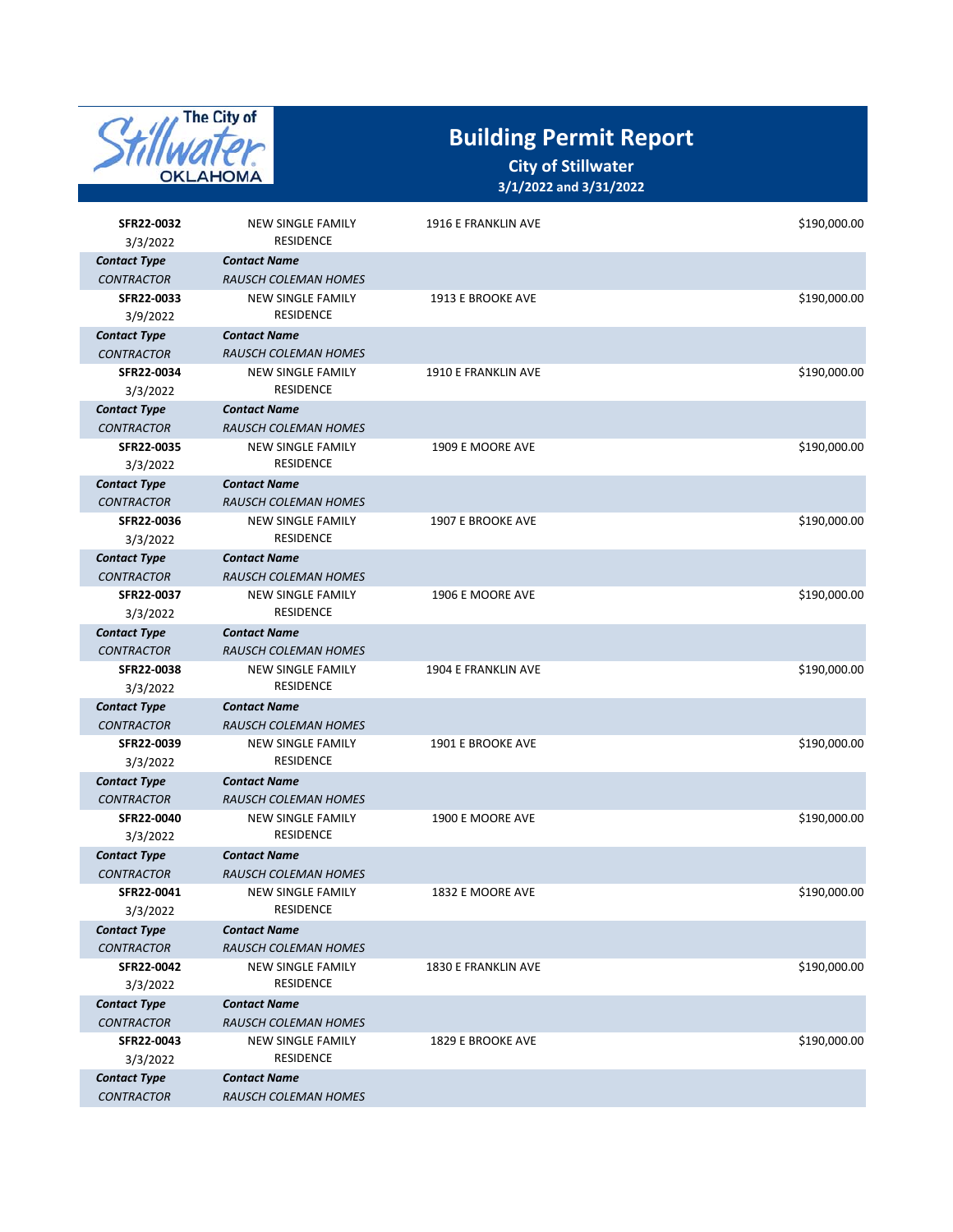

| SFR22-0044                               | <b>NEW SINGLE FAMILY</b><br><b>RESIDENCE</b>             | 1827 E MOORE AVE        | \$190,000.00 |
|------------------------------------------|----------------------------------------------------------|-------------------------|--------------|
| 3/3/2022<br><b>Contact Type</b>          | <b>Contact Name</b>                                      |                         |              |
| <b>CONTRACTOR</b>                        | <b>RAUSCH COLEMAN HOMES</b>                              |                         |              |
| SFR22-0045                               | <b>NEW SINGLE FAMILY</b>                                 | 1824 E FRANKLIN AVE     | \$190,000.00 |
| 3/3/2022                                 | <b>RESIDENCE</b>                                         |                         |              |
| <b>Contact Type</b>                      | <b>Contact Name</b>                                      |                         |              |
| <b>CONTRACTOR</b>                        | <b>RAUSCH COLEMAN HOMES</b>                              |                         |              |
| SFR22-0046                               | <b>NEW SINGLE FAMILY</b>                                 | 6003 N EMERALD ST       | \$316,788.00 |
| 3/8/2022                                 | <b>RESIDENCE</b>                                         |                         |              |
| <b>Contact Type</b>                      | <b>Contact Name</b>                                      |                         |              |
| <b>CONTRACTOR</b>                        | <b>IDEAL HOMES OF NORMAN, LP</b>                         |                         |              |
| SFR22-0047                               | <b>NEW SINGLE FAMILY</b>                                 | 1811 W CANVASBACK CT    | \$360,453.00 |
| 3/8/2022                                 | <b>RESIDENCE</b>                                         |                         |              |
| <b>Contact Type</b>                      | <b>Contact Name</b>                                      |                         |              |
| <b>CONTRACTOR</b>                        | <b>IDEAL HOMES OF NORMAN, LP</b>                         |                         |              |
| SFR22-0050                               | <b>NEW SINGLE FAMILY</b><br><b>RESIDENCE</b>             | 3503 W BRISTOL ROAD AVE | \$400,000.00 |
| 3/23/2022                                |                                                          |                         |              |
| <b>Contact Type</b><br><b>CONTRACTOR</b> | <b>Contact Name</b><br><b>REMAS CONSTRUCTION CORP</b>    |                         |              |
| SFR22-0051                               | <b>NEW SINGLE FAMILY</b>                                 | 825 S BURDICK ST        | \$185,000.00 |
| 3/16/2022                                | <b>RESIDENCE</b>                                         |                         |              |
| <b>Contact Type</b>                      | <b>Contact Name</b>                                      |                         |              |
| <b>CONTRACTOR</b>                        | <b>PROPERTY OWNER</b>                                    |                         |              |
| SFR22-0052                               | <b>NEW SINGLE FAMILY</b>                                 | 1903 E MOORE AVE        | \$190,000.00 |
| 3/9/2022                                 | <b>RESIDENCE</b>                                         |                         |              |
| <b>Contact Type</b>                      | <b>Contact Name</b>                                      |                         |              |
| <b>CONTRACTOR</b>                        | <b>RAUSCH COLEMAN HOMES</b>                              |                         |              |
| SFR22-0053                               | <b>NEW SINGLE FAMILY</b>                                 | 6100 N PLATINUM DR      | \$319,600.00 |
| 3/16/2022                                | RESIDENCE                                                |                         |              |
| <b>Contact Type</b>                      | <b>Contact Name</b>                                      |                         |              |
| <b>CONTRACTOR</b>                        | <b>IDEAL HOMES OF NORMAN</b>                             |                         |              |
| SFR22-0054                               | <b>NEW SINGLE FAMILY</b>                                 | 6032 N EMERALD ST       | \$357,903.00 |
| 3/16/2022                                | RESIDENCE                                                |                         |              |
| <b>Contact Type</b><br><b>CONTRACTOR</b> | <b>Contact Name</b>                                      |                         |              |
| SFR22-0055                               | <b>IDEAL HOMES OF NORMAN</b><br><b>NEW SINGLE FAMILY</b> | 6020 N EMERALD ST       | \$313,136.00 |
| 3/9/2022                                 | <b>RESIDENCE</b>                                         |                         |              |
| <b>Contact Type</b>                      | <b>Contact Name</b>                                      |                         |              |
| <b>CONTRACTOR</b>                        | <b>IDEAL HOMES OF NORMAN</b>                             |                         |              |
| SFR22-0056                               | NEW SINGLE FAMILY                                        | 6015 N EMERALD ST       | \$319,600.00 |
| 3/16/2022                                | <b>RESIDENCE</b>                                         |                         |              |
| <b>Contact Type</b>                      | <b>Contact Name</b>                                      |                         |              |
| <b>CONTRACTOR</b>                        | <b>IDEAL HOMES OF NORMAN</b>                             |                         |              |
| SFR22-0057                               | NEW SINGLE FAMILY                                        | 2516 S PINTAIL ST       | \$317,000.00 |
| 3/8/2022                                 | <b>RESIDENCE</b>                                         |                         |              |
| <b>Contact Type</b>                      | <b>Contact Name</b>                                      |                         |              |
| <b>CONTRACTOR</b>                        | <b>IDEAL HOMES OF NORMAN</b>                             |                         |              |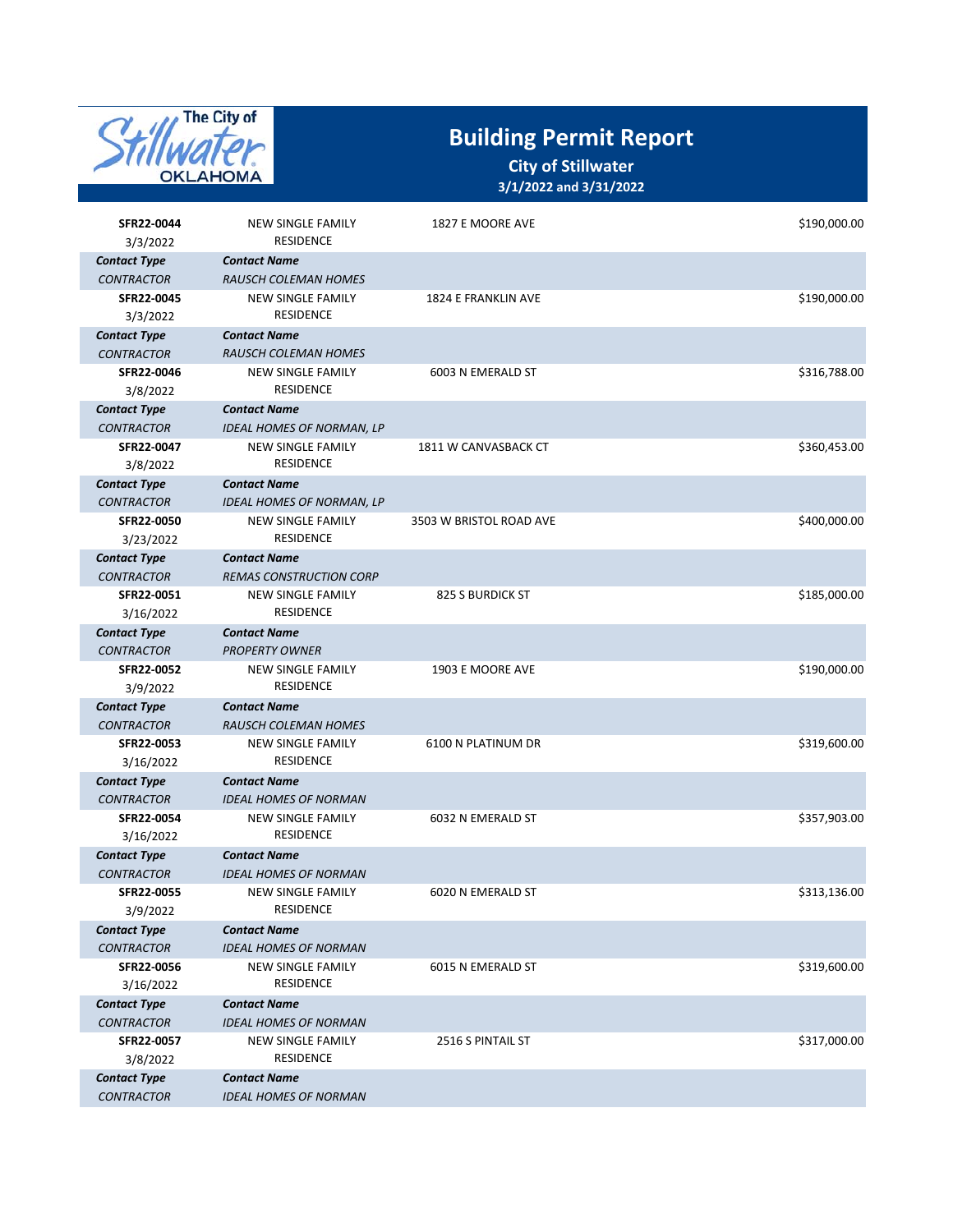

| SFR22-0058<br>3/16/2022                  | <b>NEW SINGLE FAMILY</b><br><b>RESIDENCE</b>        | 2510 S PINTAIL ST       |    | \$326,000.00    |
|------------------------------------------|-----------------------------------------------------|-------------------------|----|-----------------|
| <b>Contact Type</b>                      | <b>Contact Name</b>                                 |                         |    |                 |
| <b>CONTRACTOR</b>                        | <b>IDEAL HOMES OF NORMAN</b>                        |                         |    |                 |
| SFR22-0059<br>3/16/2022                  | <b>NEW SINGLE FAMILY</b><br><b>RESIDENCE</b>        | 2420 S PINTAIL ST       |    | \$326,410.00    |
| <b>Contact Type</b>                      | <b>Contact Name</b>                                 |                         |    |                 |
| <b>CONTRACTOR</b>                        | <b>IDEAL HOMES OF NORMAN</b>                        |                         |    |                 |
| SFR22-0060<br>3/8/2022                   | <b>NEW SINGLE FAMILY</b><br><b>RESIDENCE</b>        | 2308 S PINTAIL ST       |    | \$399,000.00    |
| <b>Contact Type</b>                      | <b>Contact Name</b>                                 |                         |    |                 |
| <b>CONTRACTOR</b>                        | <b>IDEAL HOMES OF NORMAN</b>                        |                         |    |                 |
| SFR22-0061<br>3/8/2022                   | <b>NEW SINGLE FAMILY</b><br><b>RESIDENCE</b>        | 2300 S PINTAIL ST       |    | \$403,220.00    |
| <b>Contact Type</b>                      | <b>Contact Name</b>                                 |                         |    |                 |
| <b>CONTRACTOR</b>                        | <b>IDEAL HOMES OF NORMAN</b>                        |                         |    |                 |
| SFR22-0062<br>3/8/2022                   | <b>NEW SINGLE FAMILY</b><br><b>RESIDENCE</b>        | 115 E EMERALD AVE       |    | \$304,200.00    |
| <b>Contact Type</b>                      | <b>Contact Name</b>                                 |                         |    |                 |
| <b>CONTRACTOR</b>                        | <b>IDEAL HOMES OF NORMAN</b>                        |                         |    |                 |
| SFR22-0063<br>3/10/2022                  | <b>NEW SINGLE FAMILY</b><br><b>RESIDENCE</b>        | 999 S WICKLOW ST        |    | \$175,000.00    |
| <b>Contact Type</b>                      | <b>Contact Name</b>                                 |                         |    |                 |
| <b>CONTRACTOR</b>                        | <b>PROPERTY OWNER</b>                               |                         |    |                 |
| SFR22-0064<br>3/16/2022                  | <b>NEW SINGLE FAMILY</b><br><b>RESIDENCE</b>        | 6019 N EMERALD ST       |    | \$383,000.00    |
| <b>Contact Type</b>                      | <b>Contact Name</b>                                 |                         |    |                 |
| <b>CONTRACTOR</b>                        | <b>IDEAL HOMES OF NORMAN</b>                        |                         |    |                 |
| SFR22-0065<br>3/16/2022                  | <b>NEW SINGLE FAMILY</b><br><b>RESIDENCE</b>        | 6028 N EMERALD ST       |    | \$377,000.00    |
| <b>Contact Type</b>                      | <b>Contact Name</b>                                 |                         |    |                 |
| <b>CONTRACTOR</b>                        | <b>IDEAL HOMES OF NORMAN</b>                        |                         |    |                 |
| SFR22-0066                               | <b>NEW SINGLE FAMILY</b>                            | 2522 S PINTAIL ST       |    | \$341,250.00    |
| 3/16/2022                                | <b>RESIDENCE</b>                                    |                         |    |                 |
| <b>Contact Type</b>                      | <b>Contact Name</b>                                 |                         |    |                 |
| <b>CONTRACTOR</b>                        | <b>IDEAL HOMES OF NORMAN</b>                        |                         |    |                 |
| SFR22-0067                               | <b>NEW SINGLE FAMILY</b>                            | 204 E COPPER CANYON AVE |    | \$331,100.00    |
| 3/16/2022                                | RESIDENCE                                           |                         |    |                 |
| <b>Contact Type</b>                      | Contact Name                                        |                         |    |                 |
| <b>CONTRACTOR</b>                        | <b>IDEAL HOMES OF NORMAN</b>                        |                         |    |                 |
| SFR22-0068<br>3/16/2022                  | NEW SINGLE FAMILY<br>RESIDENCE                      | 6027 N EMERALD ST       |    | \$318,100.00    |
|                                          |                                                     |                         |    |                 |
| <b>Contact Type</b><br><b>CONTRACTOR</b> | <b>Contact Name</b><br><b>IDEAL HOMES OF NORMAN</b> |                         |    |                 |
| SFR22-0069                               | <b>NEW SINGLE FAMILY</b>                            | 6013 N CANYON CT        |    | \$250,000.00    |
| 3/25/2022                                | RESIDENCE                                           |                         |    |                 |
| <b>Contact Type</b>                      | Contact Name                                        |                         |    |                 |
| <b>CONTRACTOR</b>                        | <b>IBRAHIM AWAD</b>                                 |                         |    |                 |
|                                          | Total for New Residential (1 & 2 Family)            |                         | 41 | \$10,889,519.00 |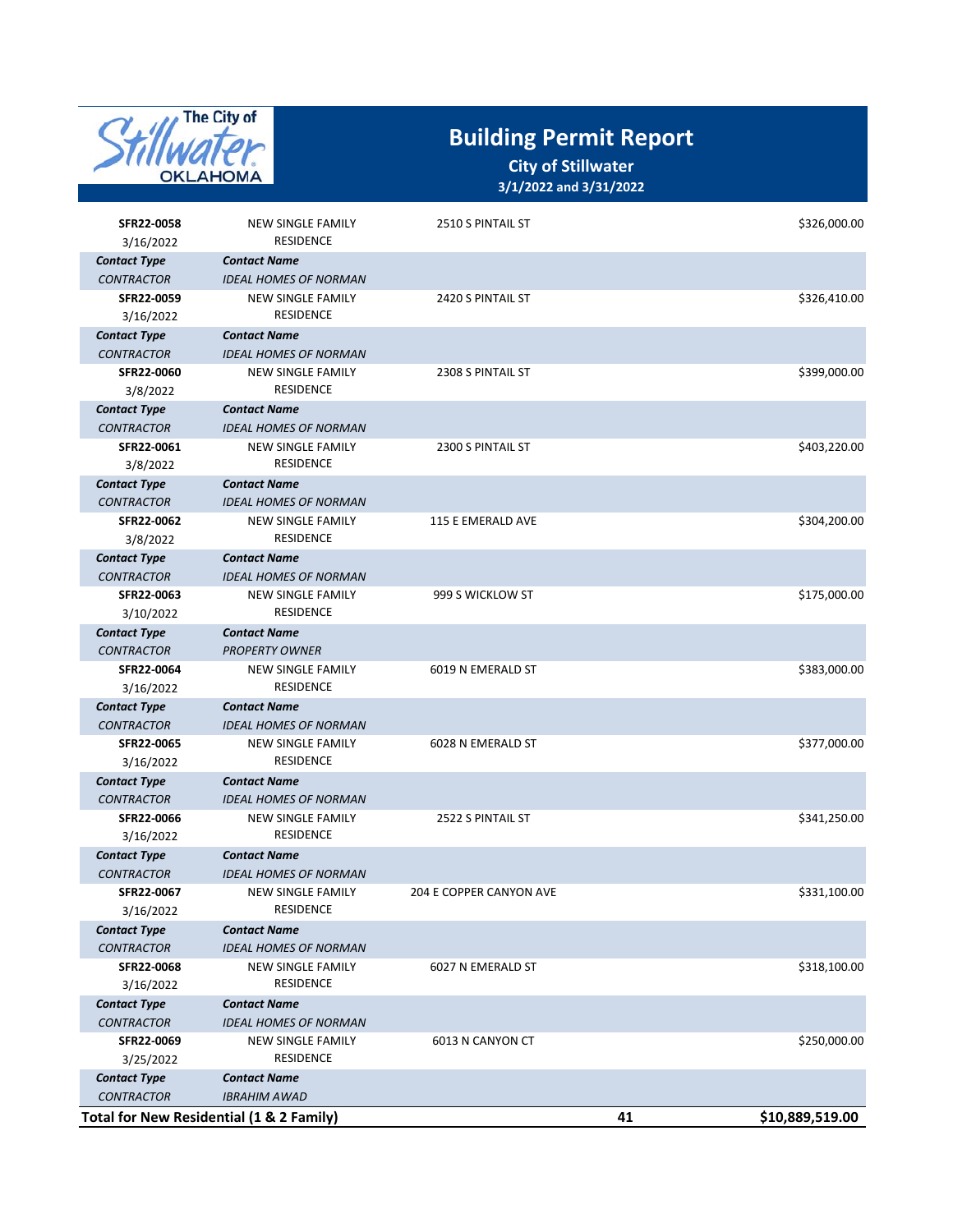

**City of Stillwater 3/1/2022 and 3/31/2022**

**0**

### **New Residential (1 & 2 Family) ‐ Duplex**

No Activity for March 2022.

**Total for New Residential (1 & 2 Family) - Duplex 60.00 60.00** 

### **Residential Accessory**

| ו וכאומרוונומו הנכנאאטו ו              |                                    |                         |                   |
|----------------------------------------|------------------------------------|-------------------------|-------------------|
| RA22-0010                              | <b>RESIDENTIAL ACCESSORY</b>       | 1720 S OLD POND DR      | \$12,000.00       |
| 3/3/2022                               | <b>STRUCTURE</b>                   | <b>Storage Building</b> |                   |
| <b>Contact Type</b>                    | <b>Contact Name</b>                |                         |                   |
| <b>CONTRACTOR</b>                      | <b>ARCHER CABINETRY &amp; TRIM</b> |                         |                   |
| RA22-0011                              | <b>RESIDENTIAL ACCESSORY</b>       | 1300 S AUTRY ST         | \$2,500.00        |
| 3/2/2022                               | <b>STRUCTURE</b>                   | <b>Storm Shelter</b>    |                   |
| <b>Contact Type</b>                    | <b>Contact Name</b>                |                         |                   |
| <b>CONTRACTOR</b>                      | <b>GROUND ZERO SHELTERS</b>        |                         |                   |
| RA22-0012                              | <b>RESIDENTIAL ACCESSORY</b>       | 2807 S SANGRE RD        | \$10,000.00       |
| 3/7/2022                               | <b>STRUCTURE</b>                   | <b>Storage Building</b> |                   |
| <b>Contact Type</b>                    | <b>Contact Name</b>                |                         |                   |
| <b>CONTRACTOR</b>                      | <b>BETTER BUILT BARNS</b>          |                         |                   |
| RA22-0013                              | <b>RESIDENTIAL ACCESSORY</b>       | 1909 S IBA DR           | \$35,000.00       |
| 3/16/2022                              | <b>STRUCTURE</b>                   | <b>Storage Building</b> |                   |
| <b>Contact Type</b>                    | <b>Contact Name</b>                |                         |                   |
| <b>CONTRACTOR</b>                      | PLATINUM CONCRETE & CONST., LLC    |                         |                   |
| RA22-0014                              | RESIDENTIAL ACCESSORY              | 1212 S AUTRY ST         | \$3,000.00        |
| 3/29/2022                              | <b>STRUCTURE</b>                   | <b>Storm Shelter</b>    |                   |
| <b>Contact Type</b>                    | <b>Contact Name</b>                |                         |                   |
| <b>CONTRACTOR</b>                      | <b>GROUND ZERO</b>                 |                         |                   |
| RA22-0018                              | RESIDENTIAL ACCESSORY              | 3111 W MONTERA AVE      | \$50,200.00       |
| 3/31/2022                              | <b>STRUCTURE</b>                   | New Pergola & Patio     |                   |
| <b>Contact Type</b>                    | <b>Contact Name</b>                |                         |                   |
| <b>CONTRACTOR</b>                      | LOPP CONSTRUCTION, LLC             |                         |                   |
| RA22-0019                              | <b>RESIDENTIAL ACCESSORY</b>       | 5712 W 9TH CT           | \$3,095.00        |
| 3/30/2022                              | <b>STRUCTURE</b>                   | <b>Storm Shelter</b>    |                   |
| <b>Contact Type</b>                    | <b>Contact Name</b>                |                         |                   |
| <b>CONTRACTOR</b>                      | <b>GROUND ZERO</b>                 |                         |                   |
| <b>Total for Residential Accessory</b> |                                    |                         | 7<br>\$115,795.00 |

## **Residential Addition or Remodel (1 & 2 Family)**

| <b>RRCO22-0004</b>  | RESIDENTIAL ADDITIONAL OR          | 409 S LEWIS ST  | \$20,000.00 |
|---------------------|------------------------------------|-----------------|-------------|
| 3/17/2022           |                                    |                 |             |
| <b>Contact Type</b> | <b>Contact Name</b>                |                 |             |
| <b>CONTRACTOR</b>   | <b>PROPERTY OWNER</b>              |                 |             |
| RRCO22-0006         | RESIDENTIAL ADDITIONAL OR          | 213 W MAPLE AVE | \$15,000.00 |
| 3/8/2022            |                                    |                 |             |
| <b>Contact Type</b> | <b>Contact Name</b>                |                 |             |
| <b>CONTRACTOR</b>   | <b>BEYL-DAVENPORT HOUSE MOVING</b> |                 |             |